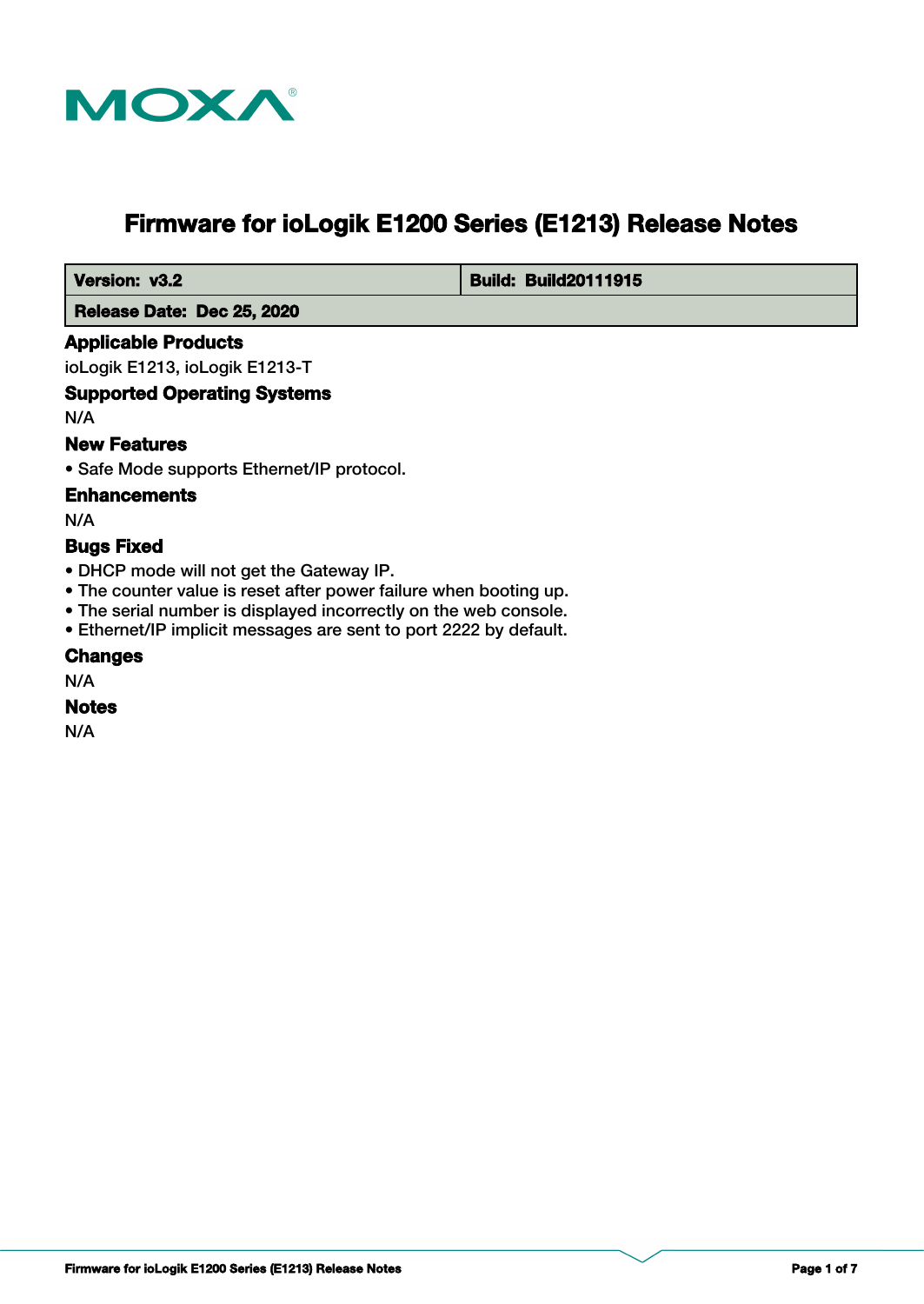

#### **Version: v3.1 Build: Build: Build19110615**

 **Release Date: Nov 26, 2019**

#### **Applicable Products**

ioLogik E1213, ioLogik E1213-T

#### **Supported Operating Systems**

N/A

#### **New Features**

- EtherNet/IP registration on Moxa's licensing website is no longer required.
- Added case insensitive content-length for RESTful API.

# **Enhancements**

N/A

# **Bugs Fixed**

- Fixed inaccurate counter value when using Modbus to start a pulse (E1210/E1212/E1213).
- Fixed opposite on/off pulse width display on web console (E1211/E1212/E1214).
- Fixed that the offset scaling value will reset after changing the Alias name (E1260).
- Fixed self-rebooting when entering URL in the browser for the configuration file.
- Fixed EDS file import connection error.

• Fixed failure when using save counter on power failure and reset counter at the same time (E1210/E1212/E1213).

- Fixed inaccurate counter value when using high frequency (E1210/E1212/E1213).
- Fixed that the trap community name is not included in the export file.
- Fixed that EtherNet/IP cannot use the "Set Attribute Single" service.
- Added an enable RESTful API setting in the configuration file.

# **Changes**

N/A

# **Notes**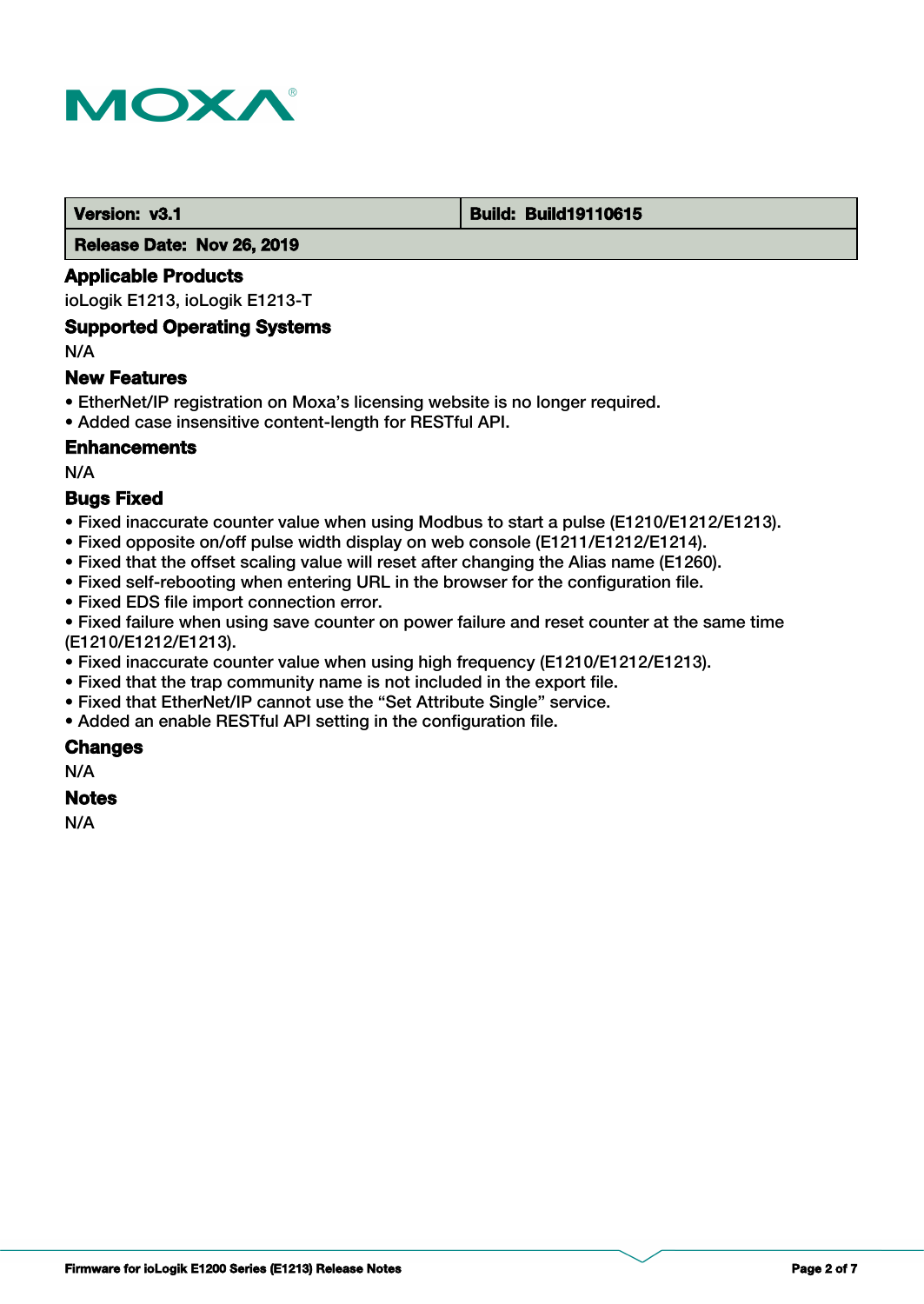

#### **Version: v3.0 Build: Build: Build17111512**

 **Release Date: Jan 16, 2018**

# **Applicable Products**

ioLogik E1213-T, ioLogik E1213

# **Supported Operating Systems**

N/A

#### **New Features**

- Added OPTIONS method for RESTful API.
- Added quick access URI for RESTful API.

# **Enhancements**

- Added SNMP Trap Community Setting on web console.
- Mentioned max. 16 characters on password setting page.

#### **Bugs Fixed**

- Fixed DHCP lease time did not ask for extension when half of the lease time elapsed.
- Closed IP forwarding function (Port 0).
- Closed UDP Port 161 when SNMP agent is disabled.
- Fixed RESTful API header case-sensitive issue.
- Fixed invalid token issue on login page when using Firefox.

#### **Changes**

N/A

# **Notes**

- This version of firmware works with the ioSearch V2.0 or later only.
- Update only the next or the previous released firmware version to prevent from system failure.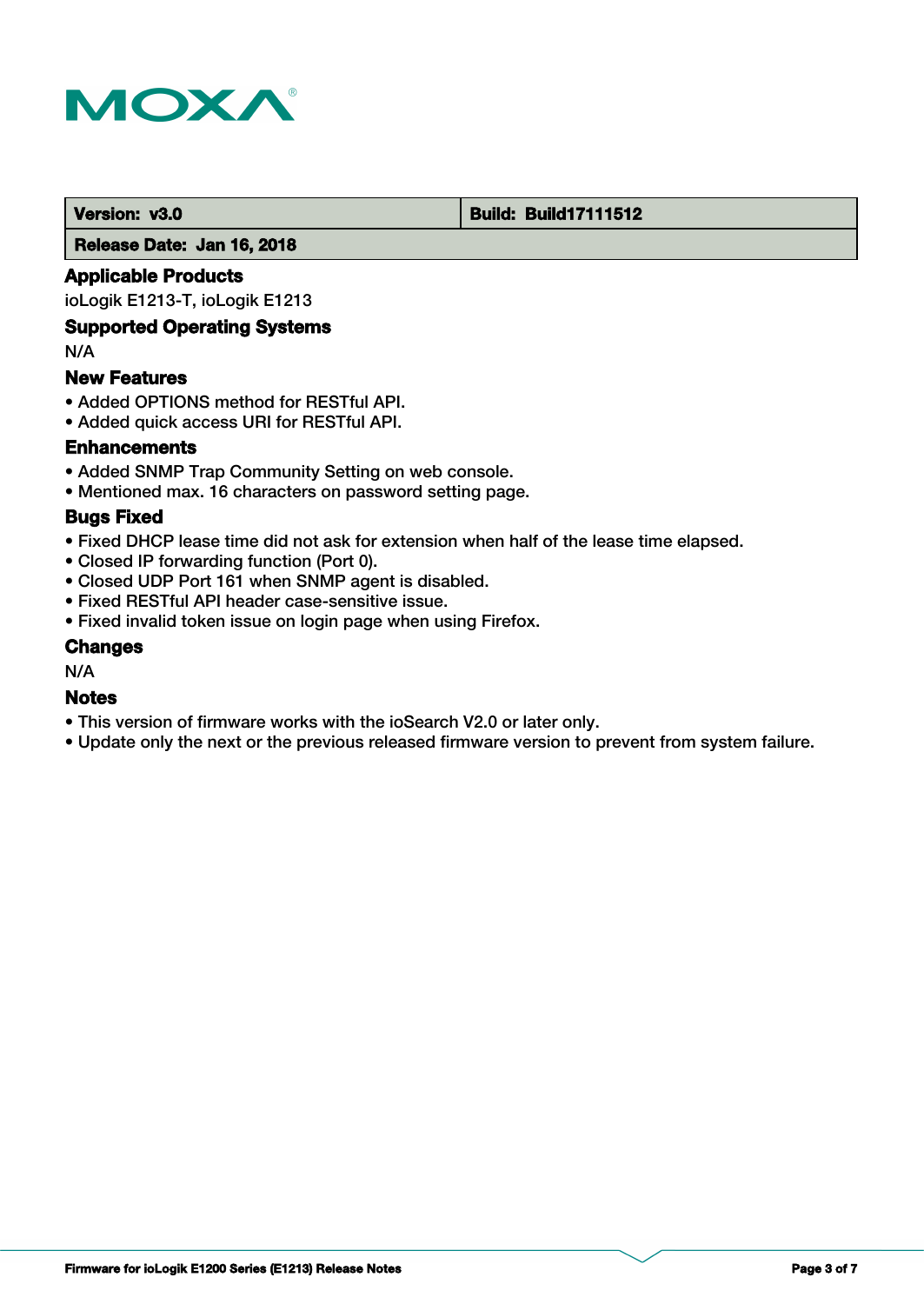

#### **Version: v2.6 Build: Build: Build16091211**

 **Release Date: N/A**

# **Applicable Products**

ioLogik E1213, ioLogik E1213-T

# **Supported Operating Systems**

N/A

# **New Features**

- Added EtherNet/IP protocol.
- Added RESTful API.
- Added new registers for Modbus/TCP protocol.
- Added new OIDs of SNMP protocol.
- Modbus, EtherNet/IP, RESTful Services can be disabled (default: enable).
- Added sending heartbeat to 9500 port of MX-AOPC UA Server after heartbeat function is enabled.
- Increased password length from 8 to 16.
- Added checking special character function for preventing from Cross-Site Scripting.
- Changed sending password from GET to POST method.

#### **Enhancements**

N/A

#### **Bugs Fixed**

• Fixed file transfer with Chrome browser issue (e.g. firmware update, configuration import or export).

#### **Changes**

N/A

# **Notes**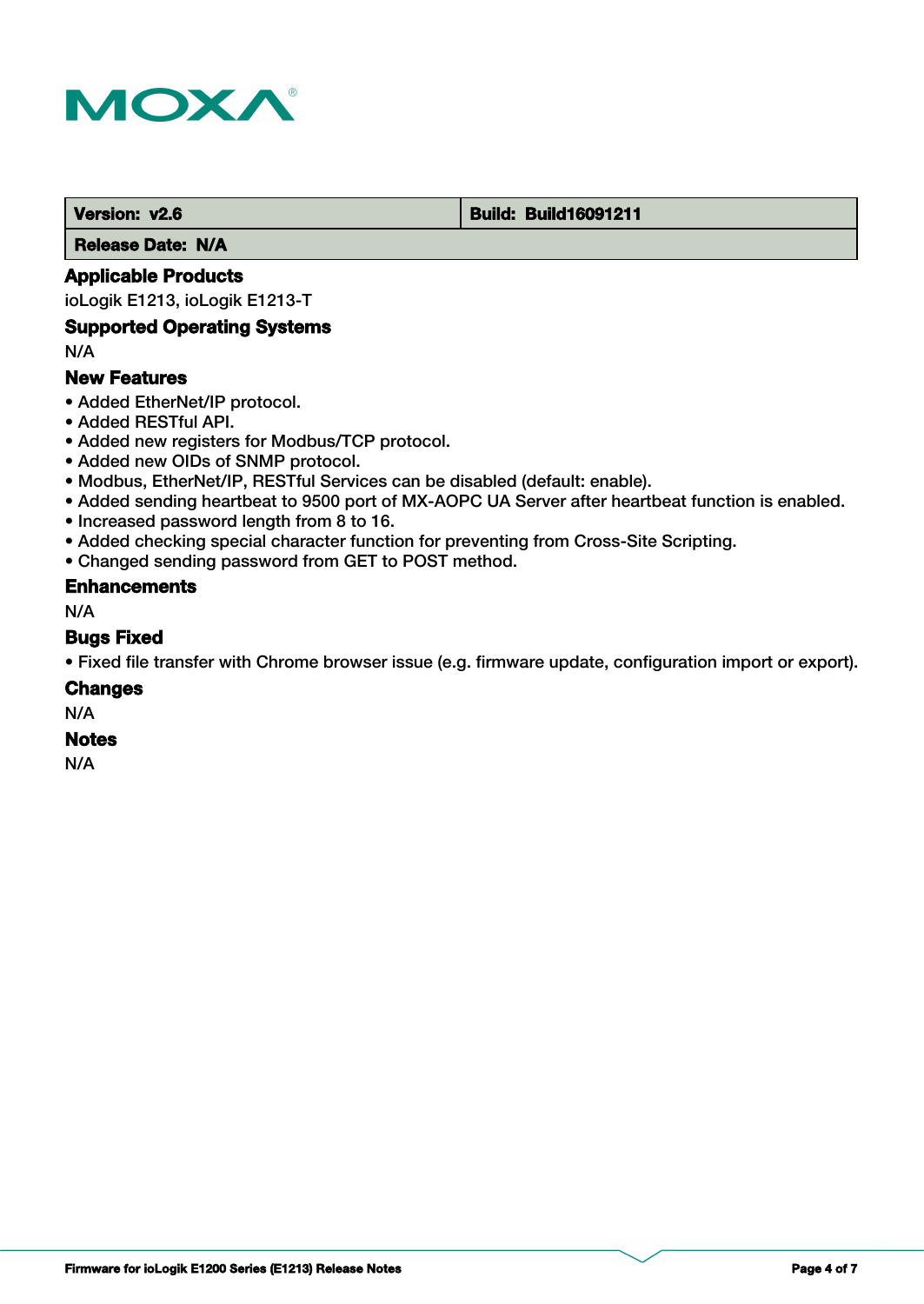

| Version: v2.5                                           | <b>Build: Build16053018</b> |
|---------------------------------------------------------|-----------------------------|
| <b>Release Date: N/A</b>                                |                             |
| <b>Applicable Products</b>                              |                             |
| ioLogik E1213, ioLogik E1213-T                          |                             |
| <b>Supported Operating Systems</b>                      |                             |
| N/A                                                     |                             |
| <b>New Features</b>                                     |                             |
| • Improve protocol efficiency with ioLogik 2500 series. |                             |
| <b>Enhancements</b>                                     |                             |
| N/A                                                     |                             |
| <b>Bugs Fixed</b>                                       |                             |
| N/A                                                     |                             |
| <b>Changes</b>                                          |                             |
| N/A                                                     |                             |
| <b>Notes</b>                                            |                             |
| N/A                                                     |                             |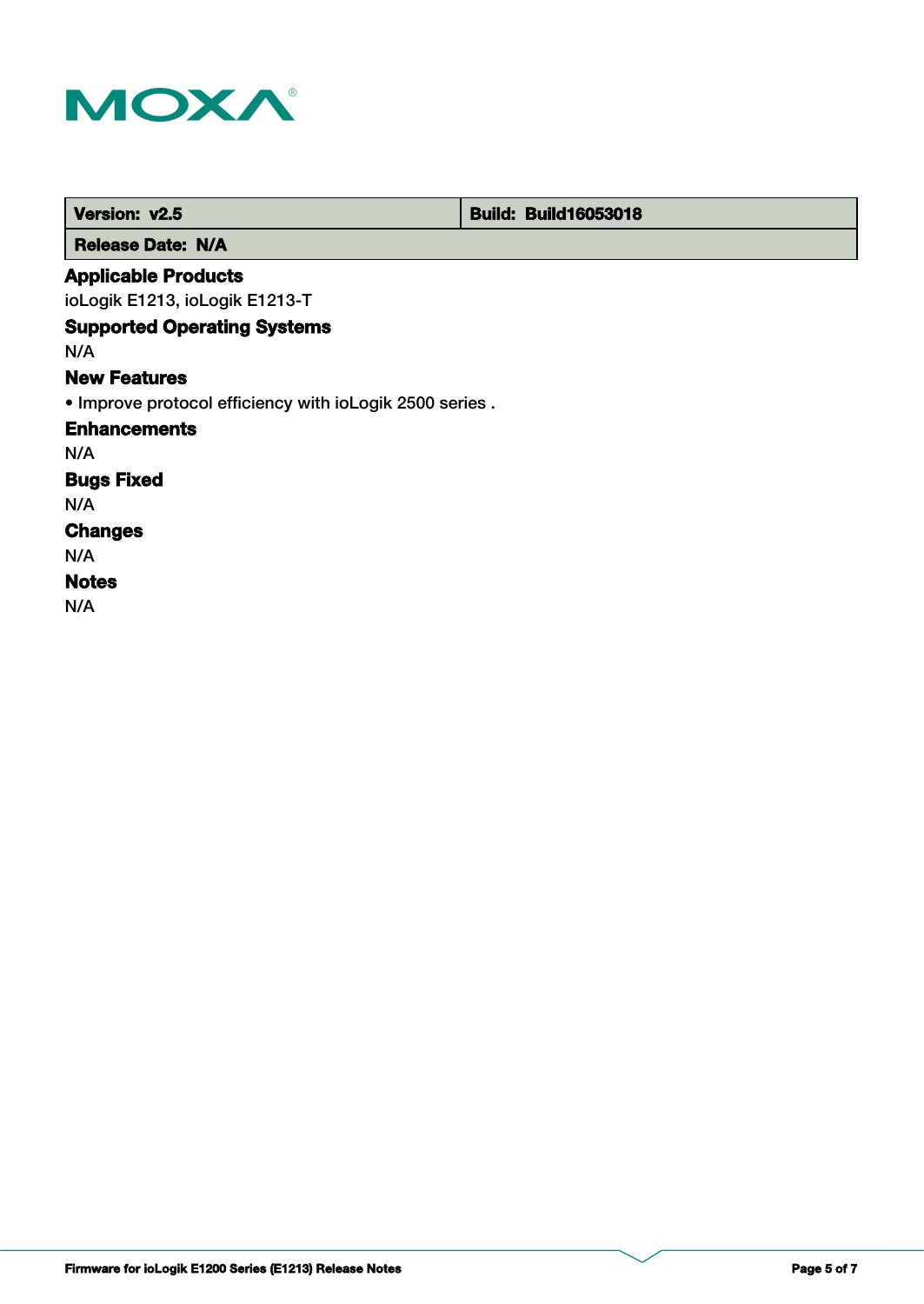

#### **Version: v2.3 Build: Build: Build15031013**

 **Release Date: N/A**

# **Applicable Products**

ioLogik E1213-T, ioLogik E1213

# **Supported Operating Systems**

N/A

#### **New Features**

- Supports ioLogik 2500 expansion mode.
- Supports safe mode auto-clear function.
- Supports counter initial value function.
- Supports DO Power ON Delay function.

# **Enhancements**

N/A

# **Bugs Fixed**

- P2P Heart beat interval unable to disable.
- When the Heart beat Interval Time = 0, the P2P server will reconnect continuously.
- When the P2P client heartbeat is set to a value larger than 256, the time interval will be incorrect.

#### **Changes**

N/A

#### **Notes**